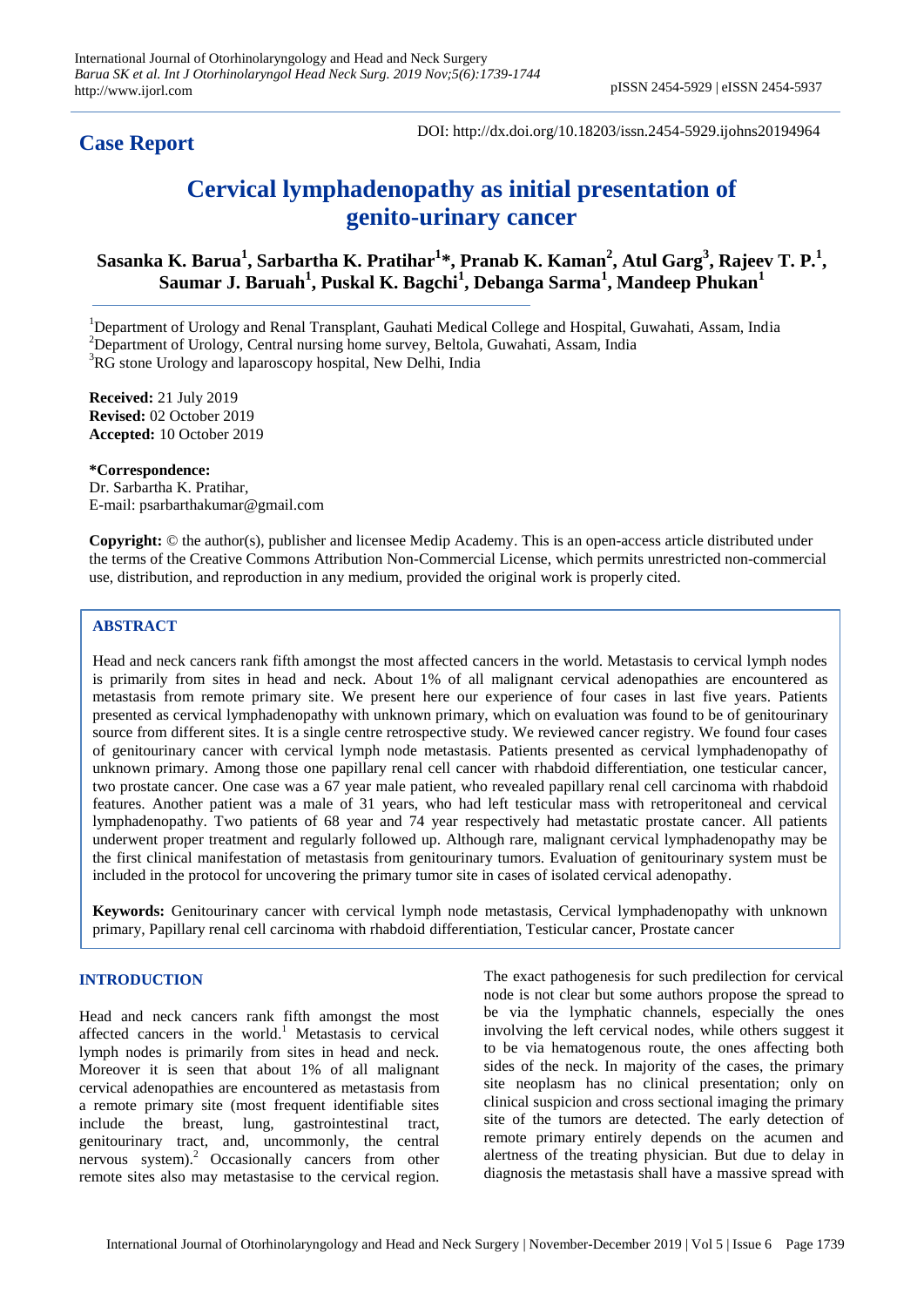limited survival chances. The incidence of cervical adenopathy is extremely rare in renal cell carcinoma (less than 1%), prostate cancer (0.28-0.4%) and testicular cancer. The cases presented below demonstrate the primary clinical manifestations and investigations conducted to diagnose the primary tumor site. Depending upon the prognosis and the degree of metastasis, management was planned so that prompt, accurate and early intervention may prolong the survival in metastatic cases.

#### **CASE REPORT**

It is a single centre retrospective study. We reviewed our cancer registry of department of Urology, Gauhati Medical College Hospital, Guwahati, Assam, India. Total number of genitourinary cancers treated in our centre in last five years calculated (Table 1). We found four cases of genitourinary cancer with cervical lymph node metastasis. Patients presented as cervical lymphadenopathy of unknown primary. Among those one was renal cell cancer, one was testicular cancer, two patients were of prostate cancer. Details of presentation, evaluation, management and outcome of four cases were reviewed.

#### **Table 1: Total number of genitourinary cancers treated in our centre in last five years.**

| <b>Genitourinary cancer</b> | <b>Total</b> |
|-----------------------------|--------------|
| Renal cell carcinoma        | 150          |
| <b>Ureteric mass</b>        | 10           |
| <b>Adrenal tumor</b>        | 13           |
| <b>Prostate cancer</b>      | 110          |
| <b>Penile cancer</b>        | 58           |
| Urinary bladder cancer      | 230          |
| <b>Testicular mass</b>      | 39           |
| Urethral mass               | 5            |
| <b>Total</b>                |              |

#### *Case 1*

A 67 year male patient reported with complaint of swelling in the left side of the neck for one year. (Figure 1). The swelling is painless and does not cause any other subjective symptoms. On physical examination, a firm, non-tender, mobile swelling of 3 cm  $\times$  2 cm size was present in the left supraclavicular region of neck. A biopsy of the enlarged neck node was done, and was found to be harbouring adenocarcinoma. A mutidetector computed tomography (MDCT) of abdomen showed a mass lesion (95 mm  $\times$  75 mm) in right kidney with interaortocaval lymphadenopathy (48 mm  $\times$  46 mm). (Figure 2 and 3). Computed tomography scan of neck also revealed enlarged left supraclavicular lymph node (Figure 4). Chest X-ray showed widening of the mediastinum. Cytoreductive nephrectomy of the right kidney (Figure 5) was done while the histopathological examination of the tumor revealed a rare histological variant, papillary renal cell carcinoma with rhabdoid features (Figure 6). The patient died of the disease after 19 months.



**Figure 1: Patient of right renal mass with enlarged left supraclavicular lymph node (yellow arrow).**



**Figure 2: Computed tomography scan, a mass lesion in the right kidney with interaortocaval lymphadenopathy (coronal view).**



**Figure 3: Computed tomography scan, right renal mass (red arrow) with aortocaval lymphadenopathy (yellow arrow) (axial view).**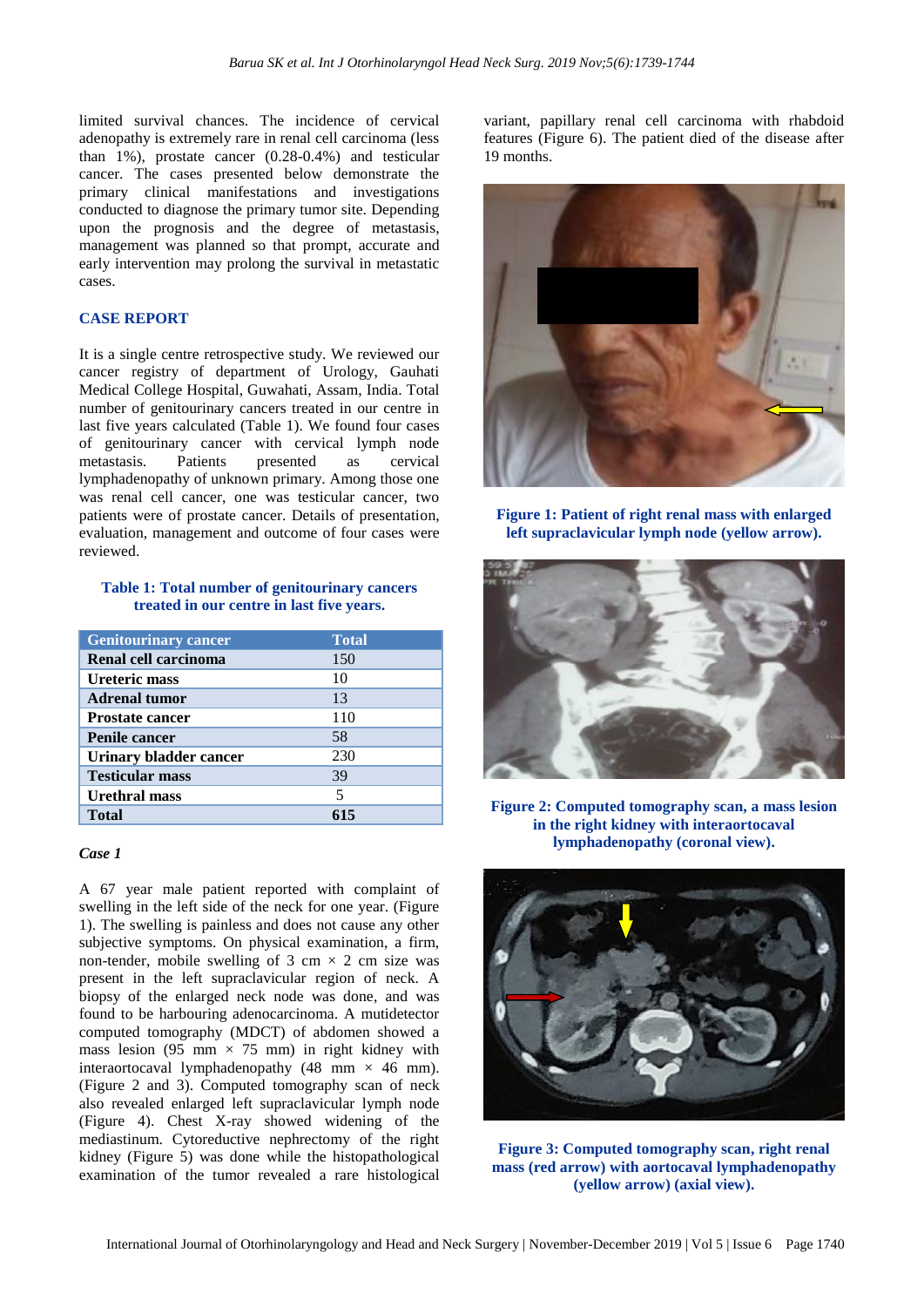

**Figure 4: Computed tomography scan, enlarged left supraclavicular lymph node.**



**Figure 5: Specimen of right renal mass after resection.**



**Figure 6: Histopathology of papillary renal cell carcinoma with rhabdoid differentiation.**

#### *Case 2*

A male of 31 years presented with swelling in the left side of the neck for six months. The swelling in the neck was non-tender, mobile, and firm of 5 cm  $\times$  4 cm size. On physical examination of the abdomen a hard and palpable lump was present in the hypogastrium, umbilical and epigastric region. A hard, non-tender left testicular mass of 5 cm  $\times$  6 cm was appreciated on routine clinical evaluation (Figure 7). Ultrasonography (USG) of whole

abdomen revealed abdominal lymphadenopathy with moderate bilateral pleural effusion. Contrast-enhanced CT (CECT) abdomen showed left testicular mass (Figure 8) with retroperitoneal lymphadenopathy (Figure 9). Fine needle aspiration cytology of enlarged neck lymph node revealed metastatic carcinoma. A radical orchiectomy was performed followed by 3 cycles of adjuvant chemotherapy (BEP regimen). Histopathological examination revealed mixed germ cell tumor. He is on follow up for last 18 months with stable disease and regression of retroperitoneal and cervical lymphadenopathy.



**Figure 7: Patient with left testicular mass (red arrow) with left supraclavicular lymph node mass (yellow arrow).**



**Figure 8: Computed tomography scan, left testicular mass (yellow arrow).**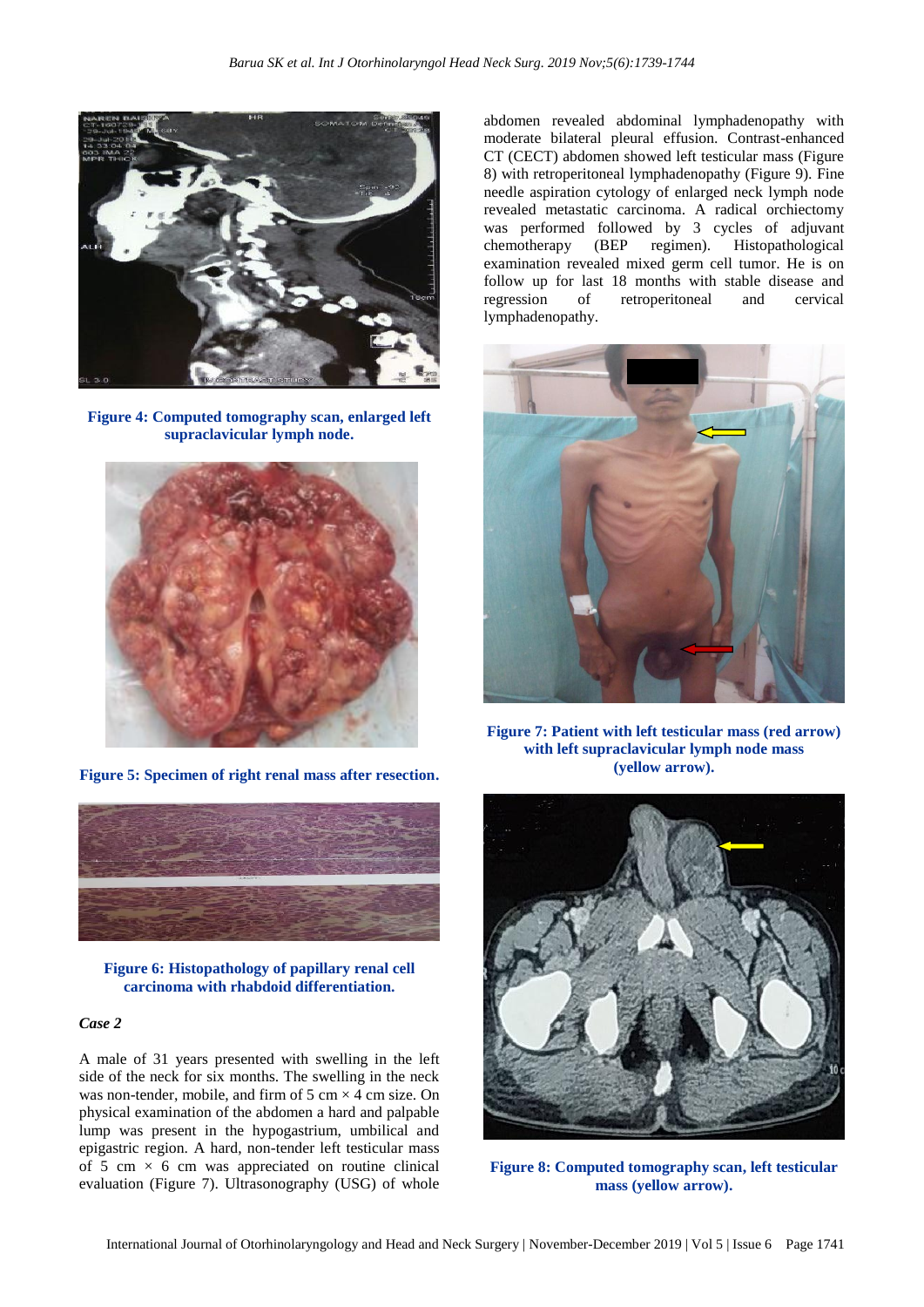

**Figure 9: Computed tomography scan of patient with testicular mass, retroperitoneal lymphadenopathy (red arrow)**

#### *Case 3*

A 68 year male developed swelling in the neck for 2 years and complained of mild lower urinary tract symptoms (LUTS) for 6 months. During physical examination, multiple cervical lymphadenopathies were seen with the largest one on the left side measuring 2 cm  $\times$  1.5 cm, which was firm and non-tender (Figure 10). Systemic examination findings were unremarkable. Digital rectal examination (DRE) revealed grade III, hard, irregular enlarged prostate. An USG of the kidney, ureter, bladder (KUB) region revealed bilateral hydronephrosis with enlarged prostate weighing 68 gm. The prostate specific antigen (PSA) was 443.4 ng/ml. The transrectal ultrasonography guided prostate biopsy revealed adenocarcinoma of prostate, gleason 3+4=7. His bone scans showed multiple bony secondaries in left femur and acetabulum suggesting metastasis. Surgical castration was achieved by bilateral orchidectomy along with oral antiandrogen. At his follow up after 6 months, the serum PSA had reduced to 17.8 ng/ml and serum testosterone was 26 ng/dl.



**Figure 10: Cervical lymphadenopathy (arrow marked) in patient of prostate cancer.**

#### *Case 4*

Male patient of 74years complained of swelling in the neck for two years with LUTS for one year. Physical examination revealed multiple cervical lymphadenopathies, more on left side of the neck. Abdominal palpation did not have any significant organomegaly. A DRE revealed grade II, hard and irregular prostate highly suggestive of prostate cancer. The PSA value was 677.5 ng/ml. Multiparametric Magnetic resonance imaging of prostate (MPMRI) showed PIRADS 5 lesion (PIRADS-prostate imaging reporting and data system) with extraprostatic extension (Figure 11). TRUS guided prostate biopsy revealed adenocarcinoma with Gleason score 4+5=9. Bone scan showed multiple bony secondaries. CECT of abdomen showed multiple lymphadenopathies in pelvis and retroperitoneum along with necrosis indicating metastasis. Bilateral orchiectomy was done to lower the testosterone secretion to control the growth of prostate cancer. On follow up the serum PSA level reduced to 1.5 ng/ml and serum testosterone was 38 ng/dl after 14 months of follow up.



**Figure 11: MPMRI, PIRADS 5 lesion right lobe of prostate (arrow marked) with extraprostatic extension.**

#### **DISCUSSION**

According to a global perspective of epidemiology, head and neck cancers are the fifth most common cancer across the world. <sup>1</sup> Cervical lymph nodes are the most commonly affected site of metastasis of cancers whose primary location is in the head and neck or upper digestive or respiratory tract. Very rarely do cancers from remote area such as the genitourinary tract metastasize to the cervical lymph nodes. It probably indicates aggressiveness and widespread metastasis of the cancer indicating poor prognosis. In a study conducted by Hessen, out of 845 patients identified, only 21 (2.5%) had metastasis from genitourinary cancer to cervical lymph nodes. 3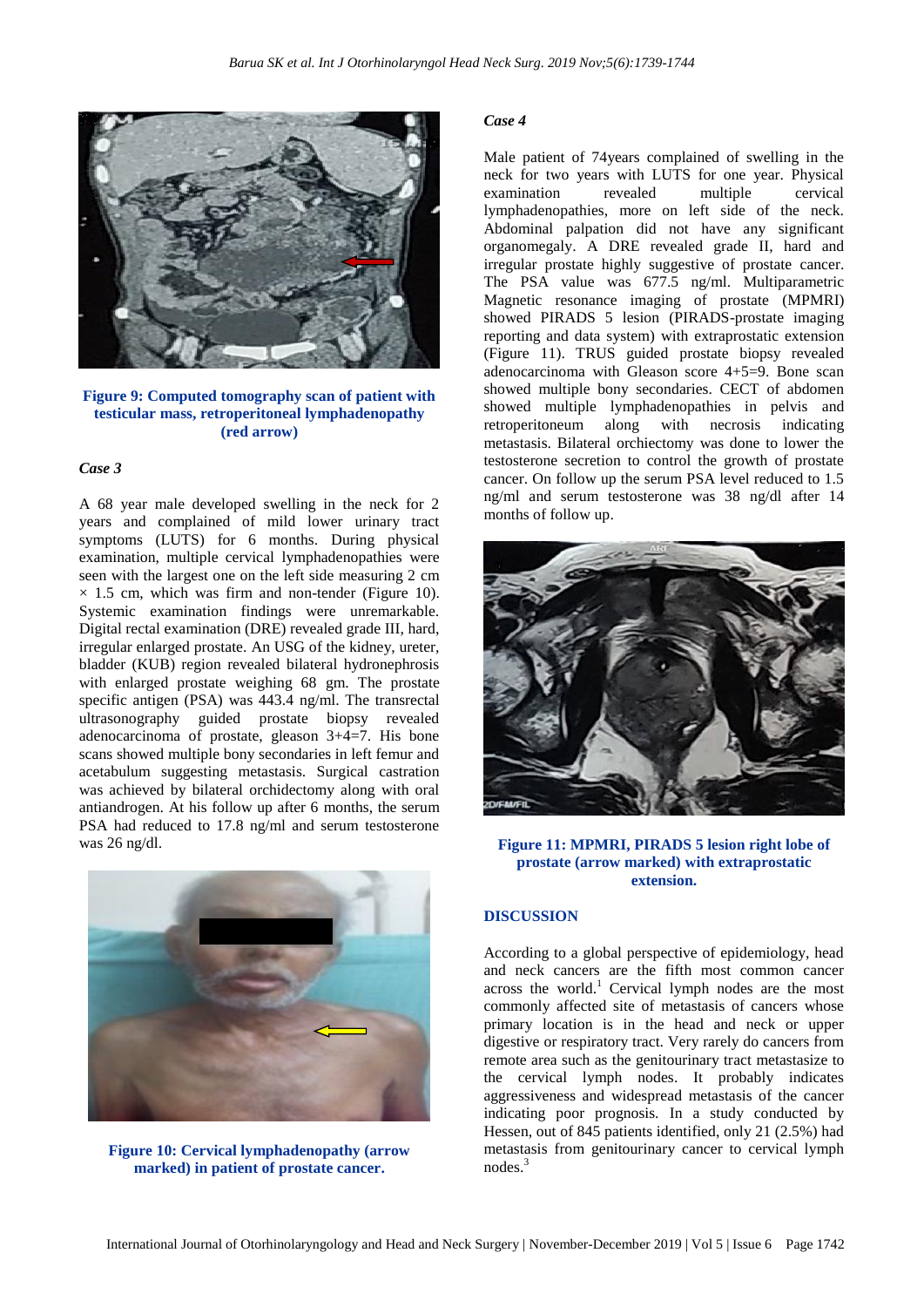The primary site of genitourinary tumors which metastasize to head and neck are prostate cancers, renal cell carcinoma, bladder cancer and testicular cancer. The mechanism of metastasis from a remote genitourinary site to head and neck region is still unclear, but probable nodes could be haematogenous or lymphatic pathways. Few authors propose the involvement of left side of cervical nodes could be due to lymphatic route while bilateral side affection thought to be through haematogenous mode. <sup>4</sup> Our patients with metastatic RCC was found to have predominant papillary histology which often favours lymphatic routes to metastases.

Absence of symptoms of primary tumour site delays the diagnosis. Hence performing a focussed complete physical examination of the patient, needle biopsy of the enlarged node helps in suggesting the type of cancer. Cross sectional imaging of suspicious sites further complements in detecting the primary site of cancer. In our above presented cases, two patients with cervical lymphadenopathy had prostate cancers which were suspected only on DRE (digital rectal examination) and further confirmed by TRUS (transrectal ultrasound)guided biopsy. Due to limited cases being reported and shorter survival time it becomes difficult to analyse the response of the available treatments. Prompt Surgical intervention with cytoreductive nephrectomy for metastatic Renal cell carcinoma, radical orchidectomy combined with radiation and chemotherapy for testicular carcinoma and complete androgen blockade (CAB) either by medical or surgical castration helps achieve disease control and improve the life expectancy in patients with metastatic carcinoma prostate. Surgical extirpation of the primary tumor in mRCC is performed to reduce pain and local complications. In above cases of prostate cancer, bilateral orchiectomy was performed for controlling testosterone secretion to avoid the growth of the cancer. Lymph node involvement is known to have a poor prognosis and the treatment offered provides palliative support only.

Our first case of renal cell carcinoma (RCC), the clinical presenting symptom was a painless cervical lymph node. No urinary symptoms were present; it was only after MDCT that tumor of right kidney was detected. RCC is seen to be present in 3% of cases of cancers that metastasise to head and neck region. 5

Cervical node metastasis occurs in approximately 10% of RCC without primary tumor being clinically evident<sup>6</sup>. In a study by Lieder et al, found that 3% (n=22) of all patients with RCC (n=671) in their study population developed metastatic disease into head and neck. They recommended inclusion of head and neck region into staging procedure in cases of metastatic renal cell carcinoma. 7

According to some literature renal cell carcinoma (RCC) is the third most common infraclavicular tumor to metastasise to head and neck, only surpassed by breast

and lung carcinomas. <sup>8</sup> The explanation for propensity to cervical lymph node meatastasis remains unclear. Some of these tumors seem to have spread by a hematogenous route, bypassing the pulmonary capillary filtration, metastasising directly to head and neck. <sup>9</sup> The postulated mechanism for this phenomenon is spread through Batson's venous plexus: valveless veins connecting the pelvis and thorax to the vertebral venous plexus. The affluent venous system hardly provide any resistance to the passage of tumor emboli, especially during condition that increase intra-abdominal or intrathoracic pressure. 10 Retrograde flow through the intercostal, mediastinal or supraclavicular lymph vessels to the subglottis and above was postulated to be another means of spread of metastatic embolus flowing to the regional lymphatics into the thoracic duct and entering in the head and neck region. <sup>11</sup> No subjective symptoms of renal origin delayed the diagnosis thus delaying treatment options for complete resolution. Treatment of metastatic RCC is case specific and may require cytoreductive nephrectomy with adjuvant tyrosine kinase inhibitors which may increase the life expectancy.

Testicular cancer metastasis to head and neck region is a rare occurrence and very limited data is available in literature. In a study done by Vledder MG (n=665), only 26 (4%) patients had cervical metastasis. <sup>12</sup> Incidence of neck metastasis ranges from 2.6-4.5%, with a neck mass being the initial sign in approximately 5% of cases.<sup>13</sup> Our second case presented with swelling of cervical node and scrotal swelling was appreciated on clinical examination only. He was treated with radical orchidectomy with adjuvant 3 cycles of BEP chemotherapy which results in to gross regression of metastatic burden. Geethamala et al on 2018 published a case report of a 31 year old male presented with bilateral neck node metastasis from a left testicular mass. They opined that high index of suspicion together with assiduous search for the typical cytological evidence constellation with clinical and radiological findings helps in arriving at an accurate diagnosis.<sup>14</sup>

The other two cases are of prostate cancers in which the swelling in the neck developed much earlier to development of prostate related symptoms, almost 1-1.5 years later. DRE and serum PSA values played a vital role in raising suspicion for prostate cancer which was later confirmed by biopsy. Supraclavicular lymph node metastasis in prostate cancer has been rarely reported  $( \le 0.5\%$  cases).<sup>15,16</sup> Every male patient over the age of 50 years with a cervical neck mass consistent with a diagnosis of cancer of unknown primary should be evaluated with DRE and serum PSA. <sup>17</sup> Prostate cancer may present as wide spectrum of disease from asymptomatic to distant metastasis with systemic involvement. The axial skeleton, retroperitoneal lymph nodes and the regional lymph nodes are the most frequent sites of metastasis but distant metastasis to the left supraclavicular nodes is rare presentation. Prostate cancer should also be included in the differential diagnosis of cervical lymphadenopathy or cervical mass lesions